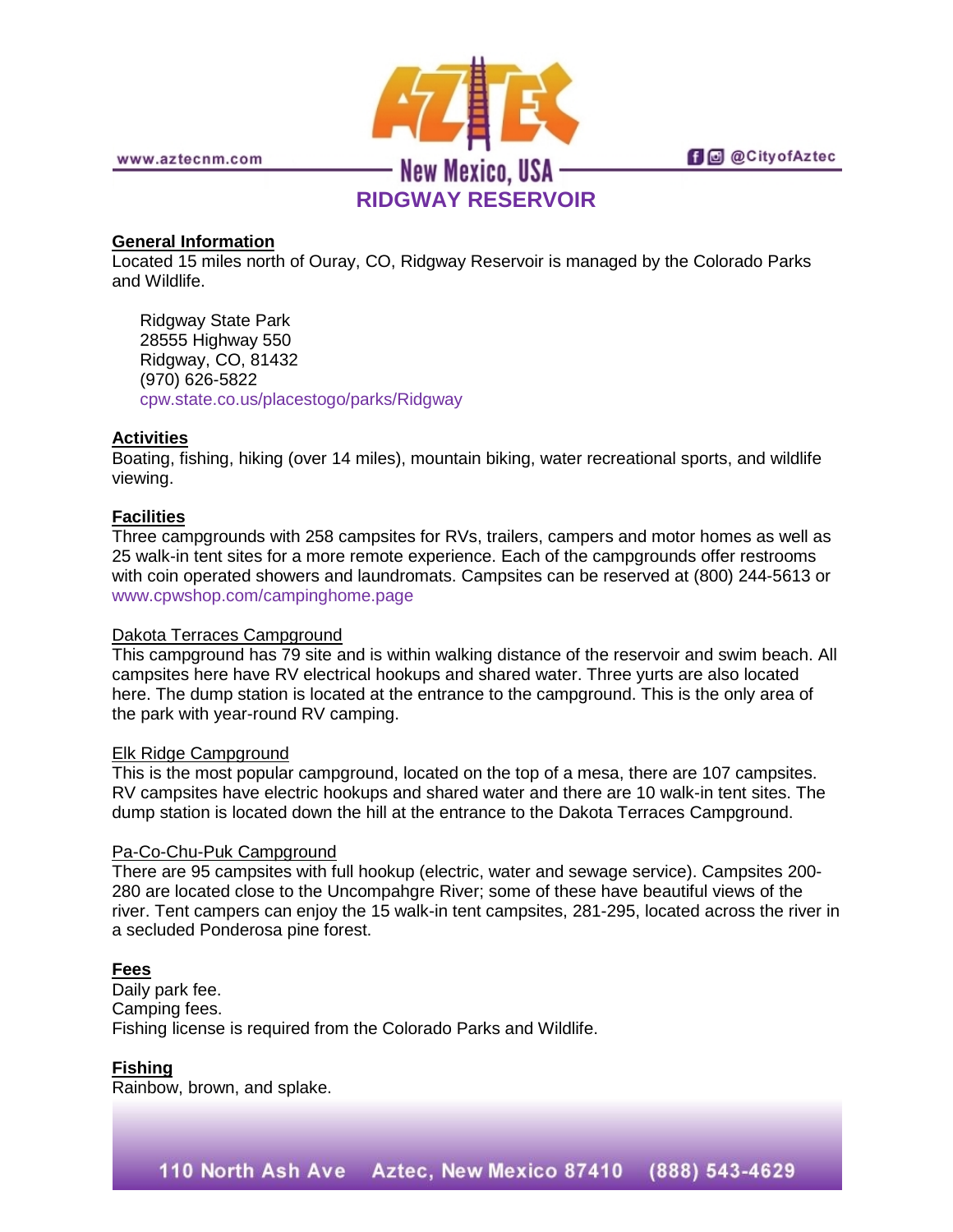## **Fishing License**

Colorado Parks and Wildlife (800) 244-5613 <http://cpw.state.co.us/thingstodo/Pages/Fishing.aspx>

## **Water Recreation**

Water recreation includes lake fishing, power boating, paddle boarding, wind surfing, and waterskiing. Boats must be inspected.

#### **Winter Recreation**

Winter recreation includes ice climbing, skiing, and snow shoeing.